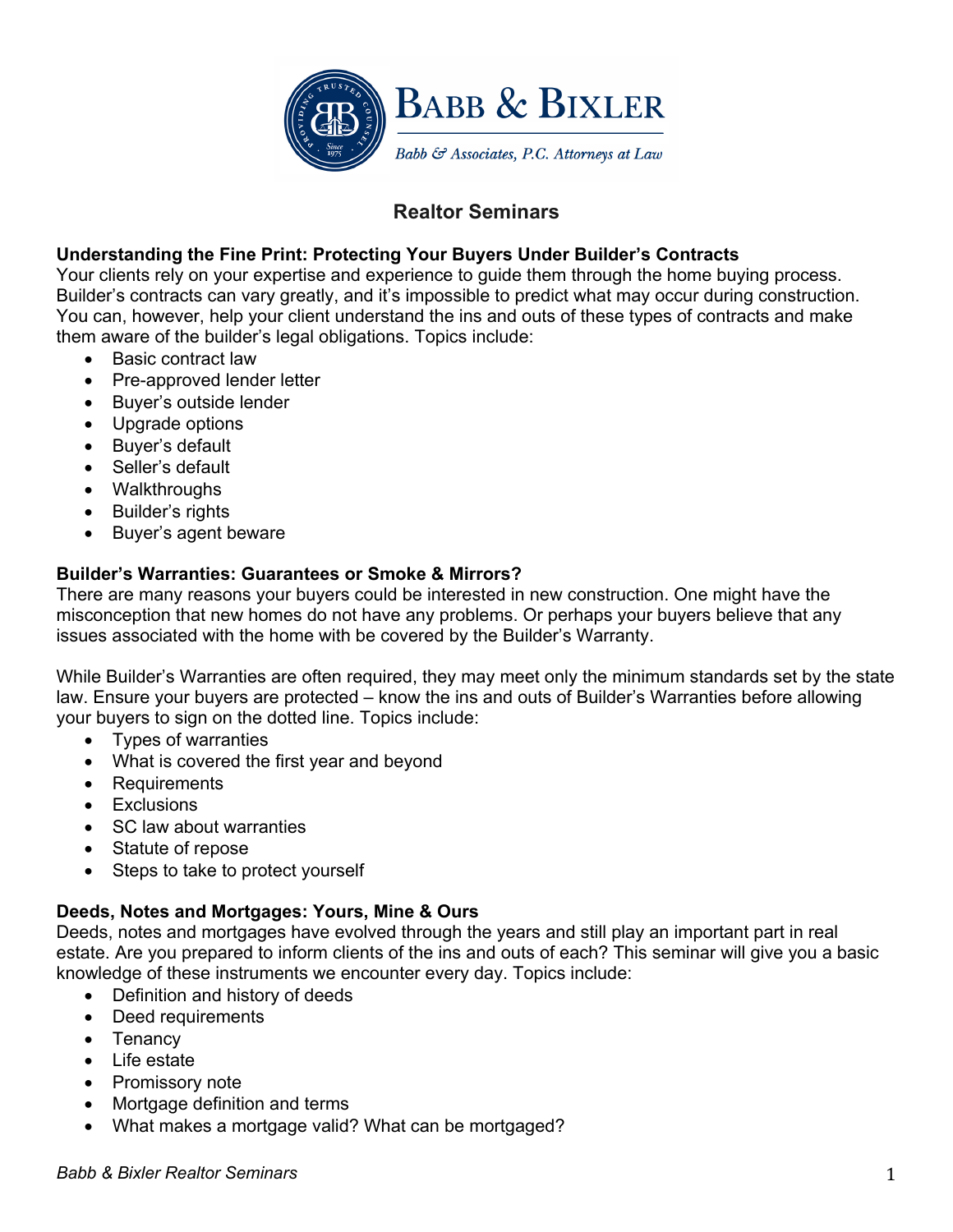## **Avoiding the Pitfalls of Lease Purchase Agreements**

Lease purchase agreements can be mutually beneficial, allowing the seller relief from paying two mortgages while giving a buyer who may not be able to purchase property right now the option to buy at the end of the lease agreement. Whether you are the buyer or seller, you must make sure you are clear on terms, conditions and questions that can come up in the future before you enter into a lease purchase agreement. Topics include:

- Requirements
- Buyer precautions
- Seller precautions
- Upgrade options

## **Marketing vs. Insurable Titles: Knowing the Difference**

In this seminar we definite and separate the difference between marketable titles and insurable titles while providing real world examples and scenarios where the two may be confused.

## **Probate As It Relates to Real Estate: Is the Deal Dead?**

Every real estate transaction is different, and there are many variables that can affect the deal. Your clients relay on you to provide answers at every turn. A situation involving a death of a property owner can raise many questions. What happens to property if the owner dies without a will? What is probate, and can it be avoided? This seminar will provide you with a basic understanding of probate as it relates to real estate. Topics include:

- What is a will?
- What happens to your real estate if you die without a will?
- What happens to real estate if a husband and wife die together?
- What happens to real estate if you die without a will and have no heirs?
- Who can make a will?
- Execution of a will
- Forced heir statute
- What is probate?
- Avoiding probate
- Transferring real estate out of probate
- Transfer through probate
- Death of a seller

## **Real Estate Disclosures: What to Disclose Before You Close**

Your clients have finally found heir dream home, but is it everything it's cracked up to be? Find out what sellers must disclose to potential buyers as well as information the that seller's agent must provide to the buyer prior to closing day. Topics include:

- What must be included in a disclosure statement?
- Consequences of failing to provide a disclosure statement or providing false/misleading disclosure statement
- Listing agent's liability
- Obligation to inspect
- "Psychologically affected" properties
- Latent vs. patent defects
- Megan's Law
- Termite inspections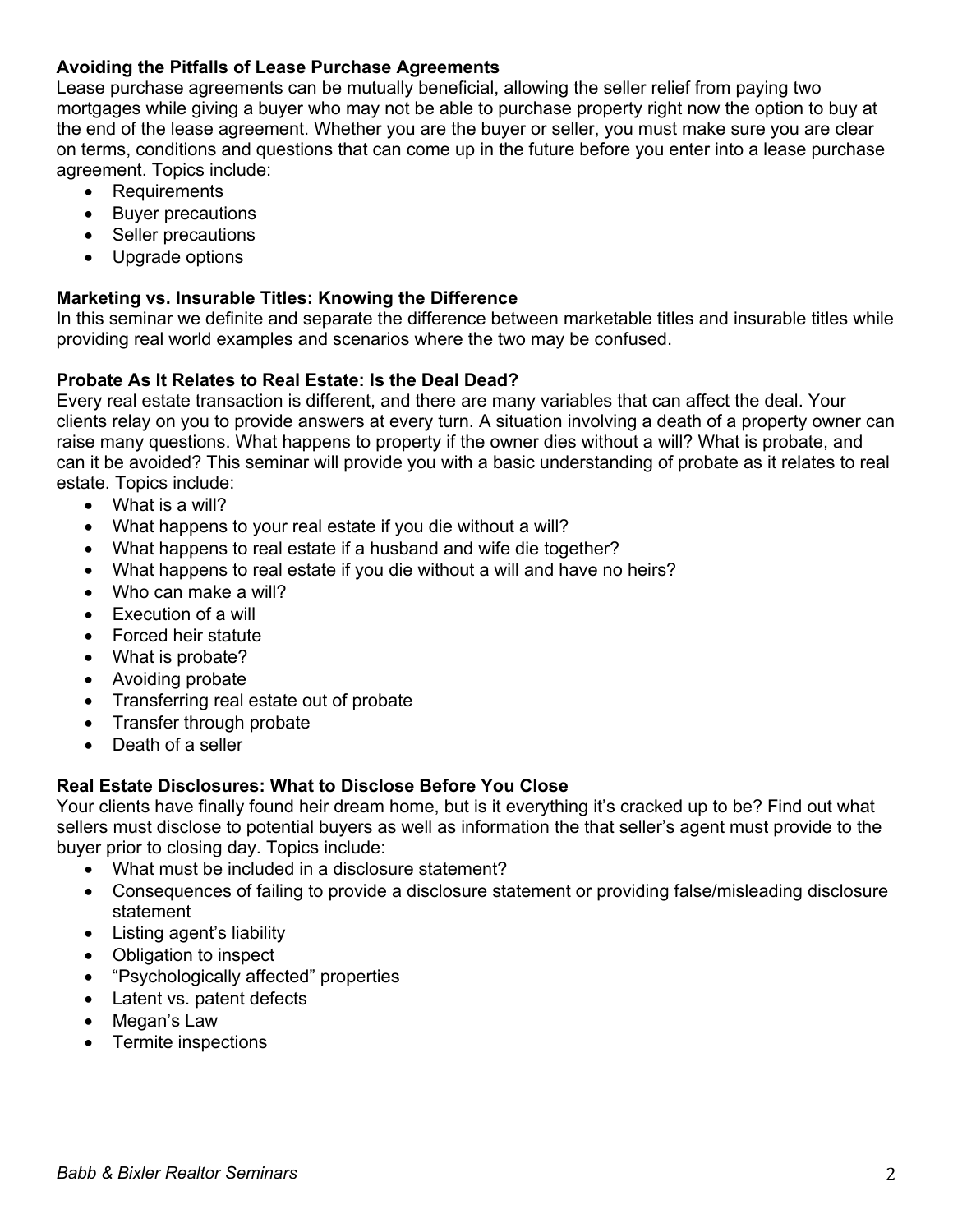## **Restrictions & Covenants: Knowing What You Can and Cannot Do**

Restrictions and covenants can have a substantial impact on the use and value of a piece of property. Whether your client is purchasing a piece of residential or commercial property, it is important to be well informed on the restrictions tied to that property as well as the consequences for not complying with those restrictions or obligations. Topics include:

- SC Case Law
- Enforcing restrictive covenants
- Homeowner's assessments
- Collections

#### **Smooth Closings 101: Inside the Attorney's Office**

The search is complete, and you have found the perfect house for your clients! Ensure that this time continues to be a happy one for them by making the closing day seamless. Our Smooth Closings 101 seminar will review everything you need to prepare for closing day. Topics include:

- Lines of communication and information needed by the attorney for closing
- The contract understanding buyer and seller obligations prior to closing
- Misc. documents CL100, inspection reports, insurance commitments, invoices
- Closing Disclosure Form and ALTA closing statements
- TRID regulations agents do's and don'ts

#### **Surveys: What Happens When You Step Over the Line**

A complete and accurate land survey is of fundamental importance in nearly all real estate transfers. This seminar will help you understand why. Topics include:

- Why a survey is required in real estate transactions
- What a survey will reveal
- How to read a survey

#### **Taxes: More Than a 4 Letter Word**

Real estate transactions have benefits and consequences for both buyers and seller. Buyers may be curious about writing off closing costs or those tax deductions associated with owning a second home, while sellers should be aware of capital gains laws and transfer taxes before finalizing a contract. Whether you are representing the buyer or the seller, educating yourself on real estate tax laws can help ensure your transactions run smoothly. Topics include:

- Tax benefits for buyers
- Tax laws regarding closing costs and points
- First time homebuyers
- Capital gains
- Seller paid closing costs
- Transfer taxes
- Short sales

#### **Title Insurance: What is Title Insurance and Why Do I Need It?**

Title insurance is the most popular form of title evidence. This seminar will explain not only why you need title insurance, but we will also weigh the cost vs. the risk and help you to understand the importance of this investment. Topics include:

- Title insurance vs. title opinion
- Title insurance premiums
- Owner's policy vs. loan policy
- Cost of title insurance
- Title defects
- **Exclusions**